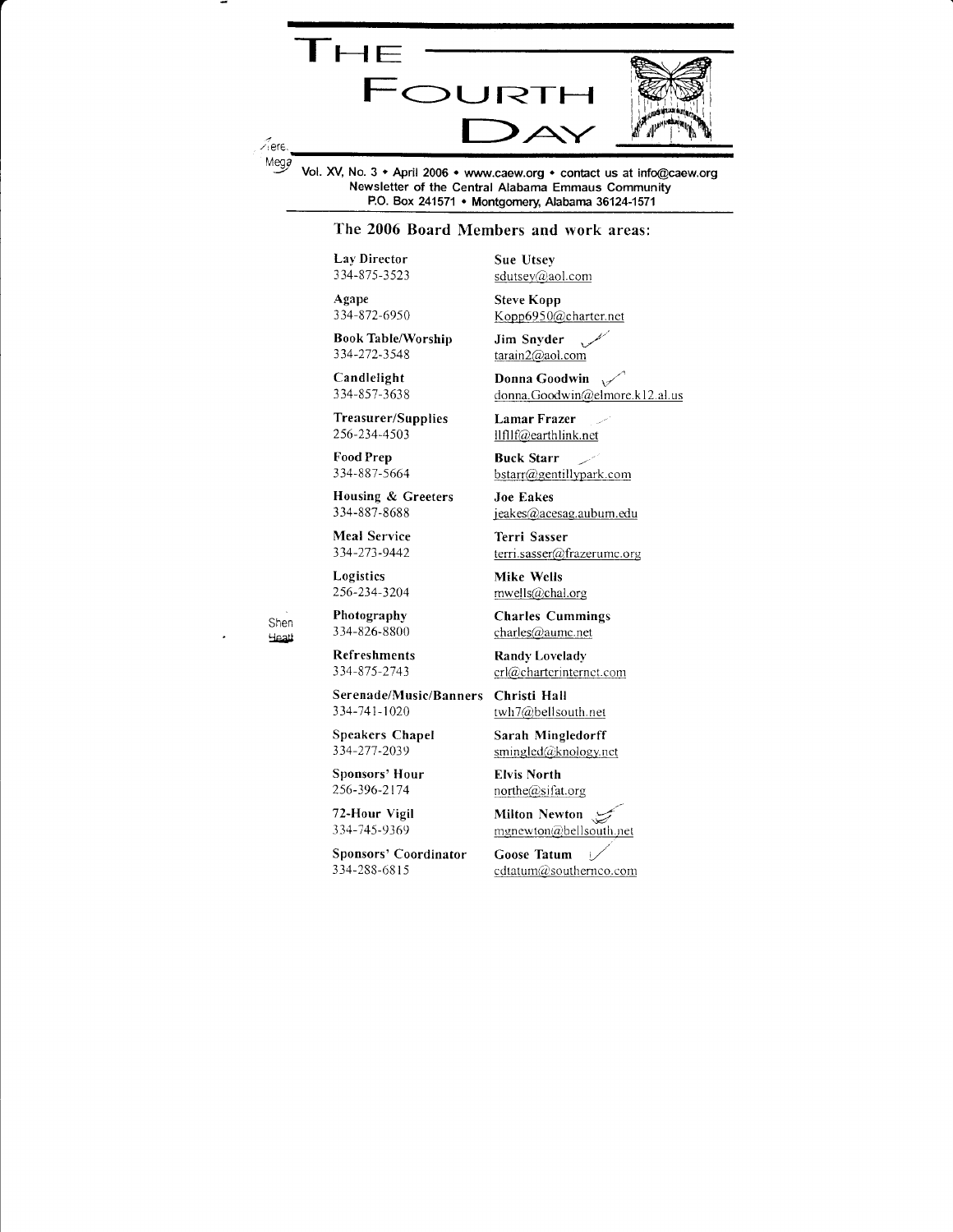## Walk #88 Scripture Verse

"Know that the LORD is God. It is He who made us, and we are His: we are His people, the sheep of His pasture. Enter His gates with thanksgiving and His courts with praise; Give thanks to Him and praise His name.

Psalm I00:3-4

## Candidates for Men's Walk #88

Joe Burdette Trinity UMC, Opelika<br>David Cagle Auburn Church of Chri Bill Deutsch Cornerstone UMC<br>
Pete Greene Auburn UMC Keith Henderson Trinity UMC, Opelika<br>Peter Henderson Auburn Church of Chri Rusty Henson Providence Baptist<br>Bob Hicks West Point UMC Roger Mitchell FUMC Paris, TN<br>Lou Mozingo Christ UMC, Mob Harold Speir Selma First Baptist<br>Tom Steed Auburn Church of C

Invited Pilgrims Church<br>Song Ahn Frazer UMC Sponsor Charles He Song Ahn Frazer UMC Charles Holston<br>Steve Autry Frazer UMC Chin Nix Steve Autry Frazer UMC Chip Nix<br>
John Biblis Cornerstone UMC Ves Vickers John Biblis Cornerstone UMC Wes Vickers Westerstone UMC<br>A. J. Billingslea St. John UMC, Lafayette Buck Starr A. J. Billingslea St. John UMC, Lafayette Buck Starr<br>Gene Blair Flint Hill UMC Gene Blair Flint Hill UMC<br>Chad Bryant St. Luke's, Birmingham Sheppard Dearing Chad Bryant St. Luke's, Birmingham Sheppard Doe Burdette Trinity UMC, Opelika David Cagle Auburn Church of Christ Tim Broadwell<br>Byron Cheatham Auburn Church of Christ Tim Broadwell Byron Cheatham Auburn Church of Christ Tim Broadwell<br>Howard Clark Trinity UMC, Opelika Bill Cutright Trinity UMC, Opelika<br>FUMC, Lanett Joseph Cooper FUMC, Lanett Christian Barlene Gill<br>Jimmy Daniel Aldersgate UMC Christian Dony Lee Jimmy Daniel Aldersgate UMC Tony Lee<br>John Davis Auburn Church of Christ Tim Broad John Davis Auburn Church of Christ Tim Broadwell<br>Scott Davis Faith Assembly of God. Dadeville Steve Pembert Scott Davis Faith Assembly of God, Dadeville Steve Pemberton<br>
Bill Deutsch Cornerstone UMC Don Conner Petecreene Auburn UMC Todd Dowdle Jerry Hanson Auburn UMC<br>Keith Henderson Trinity UMC, Opelika Beau Newman Peter Henderson Auburn Church of Christ Tim Broadwell<br>Rusty Henson Providence Baptist Rita Henson Bob Hicks West Point UMC Waldo Edwards<br>
Jerry Kemp Frazer UMC Paul Johnson Jerry Kemp Frazer UMC and Dohnson<br>Larry Lewis Selma First Baptist Robert Beers Larry Lewis Selma First Baptist Robert Beers Trinity UMC, Opelika Bill Cutright<br>Millbrook UMC Bill Frank Clem Gordon McWhorter Millbrook UMC Frank Clem<br>
Roger Mitchell FUMC Paris, TN Robert Beers Lou Mozingo Christ UMC, Mobile Kitty Ruzic<br>
Wayne Poer Fairfax First Baptist Karen Poer Wayne Poer Fairfax First Baptist Karen Poer<br>Randy Pugh Wesley Memorial UMC Floyd Pugh Randy Pugh Wesley Memorial UMC<br>Rev. Carl Rawls Hopewell Baptist Church Rev. Carl Rawls Hopewell Baptist Church Lamar Frazer Matt Rice Auburn Ul\ilC Howard porter Lee Rogers Church at Brookhills, B'ham Dan Draper<br>Marshall Sapp West Point UMC Waldo Edw Marshall Sapp West Point UMC Waldo Edwards<br>Brett Scott Millbrook Ch. of the Nazarene David Bowen ( Brett Scott Millbrook Ch. of the Nazarene David Bowen, Gary Moore<br>Mark Smith Valley Grande Baptist Dave & Lorri Schoonover Mark Smith Valley Grande Baptist Dave & Lorri Schoonover<br>Harold Speir Selma First Baptist Robert Beers Tom Steed Auburn Church of Christ Tim Broadwell<br>Seth Stehouwer Trinity UMC, Opelika Beau Newman Seth Stehouwer Trinity UMC, Opelika Beau Newman<br>Mallory Struggs Pilgrim Rest Missionary Baptist Mike Wells Mallory Struggs Pilgrim Rest Missionary Baptist Mike Wells<br>Steve Tucker Elmore UMC MIC Jim Sasser Steve Tucker Elmore UMC Jim Sasser Will Whatley Trinity UMC, Opelika Kevin Beasley<br>Terry Young Auburn UMC About Sheila Young Sheila Young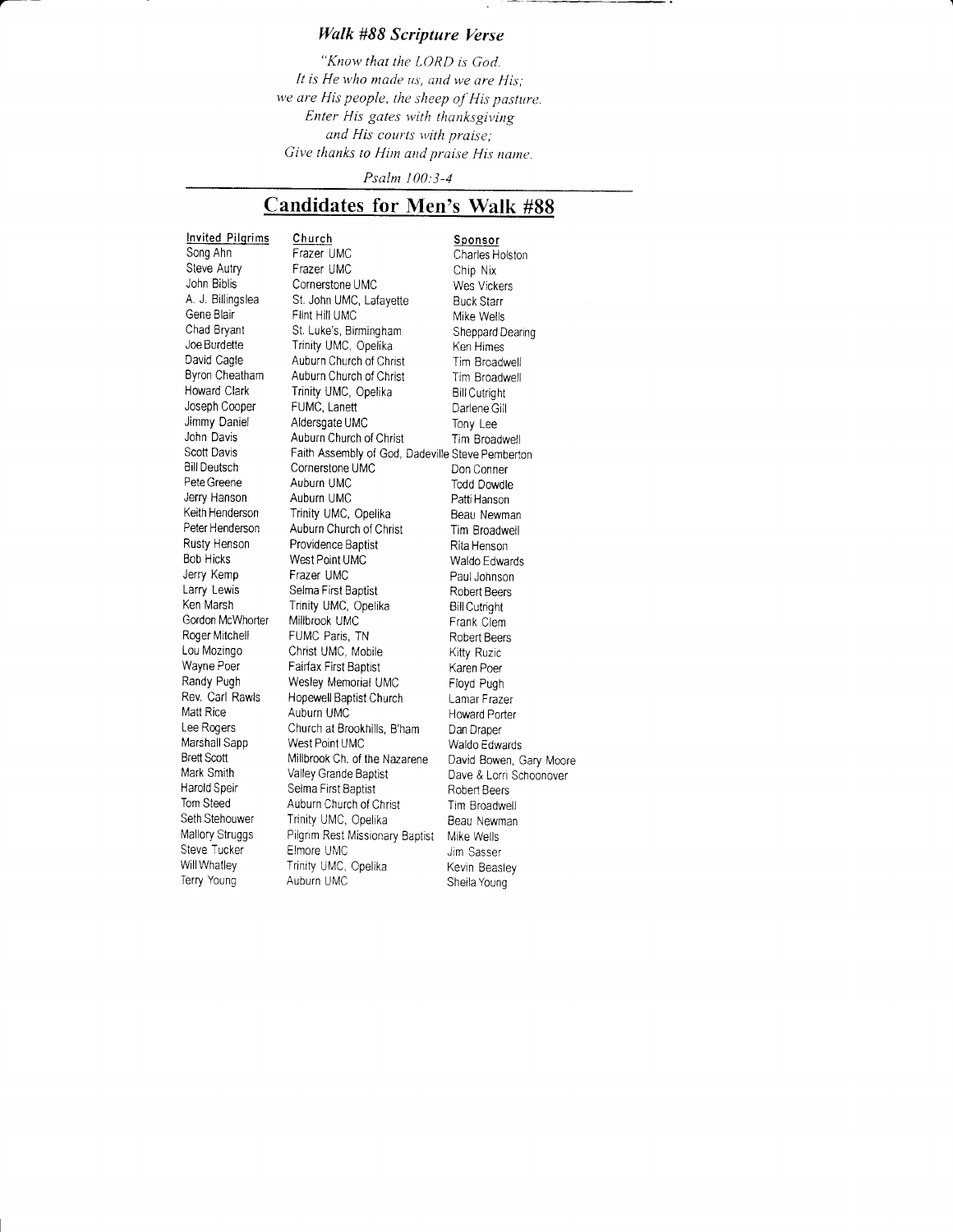# Central Alabama Emmaus Walk #88

- † Lay Director: Mike Franklin
- † Spiritual Director: Rev. Elvis North
- † Asst. Spiritual Directors: Rev. David Holmes, Rev. Ron Hill, Rev. Milton Newton, Rev. Tony Hughes
- + Asst. Lay Directors: Ed Reschke, David Smalley, Sam Wainwright, Chad Wilbanks
- † Table Leaders: Robert Beers, Doug French, Wayne Gauntt, Steve Hartzog, Tim Reynolds, Rob Wellbaum, Mike Wells
- † Asst. Table Leaders: Jim Smith, Duane Burtt, Beau Newman, Waldo Edwards, Rishi Rajan, Duane Skarecky, Frank Talbot
- † Board Representative: Jim Snyder
- † 72-Hour Prayer Vigil: Chris Welch
- † Agape: Vickie Davis
- † Banners: Betti Fortier
- + Bed Tags: Carol Mills
- † Book Covers: Crystal Strickland
- † Book Table: Mary Talley
- † Candlelight: David Bowen
- **† Entertainment:** Howard Porter
- † Friday Night Party: Fran Lyons, Becky Brainerd, Hope Brackin, Kathryn Beson, Jackie Andrews
- † Greeters: John Duncan
- † Housing/Registration: Pat Barnt
- † Logistics: Tim Littlefield
- † Meal Prep: TBA
- Meal Service: Rita Henson  $+$
- Multi Media: Don Carson  $\ddagger$
- + Music: Pat & Molly Cross, Rocky Riddle
- † Photography: Lamar Frazer
- + Refreshments: Lisa Palomaria
- + Serenade: Sally Reschke
- † Speakers Prayer Chapel: Wayne Hall, Donna Wells
- Sponsor's Hour: Jimmy Aulner, Glen Granberry, Michael Tullier  $\ddot{\tau}$
- Walk #88 Logo: Bill Baltzel
- Worship/Closing: Betti Fortier

# In Case Of Emergency

Camp Alamisco **Tallapoosa County Sheriff**  256-825-9482 256-825-4264

### **The Purpose of Emmaus**

The focus of Emmaus is God as known in Jesus Christ and how that finds expression in the local church. The objective of Emmaus is to inspire,



challenge and equip local church members for Christian action in their home, churches and places of work. Emmaus lifts up a way for our grace-filled life to be lived and shared with others.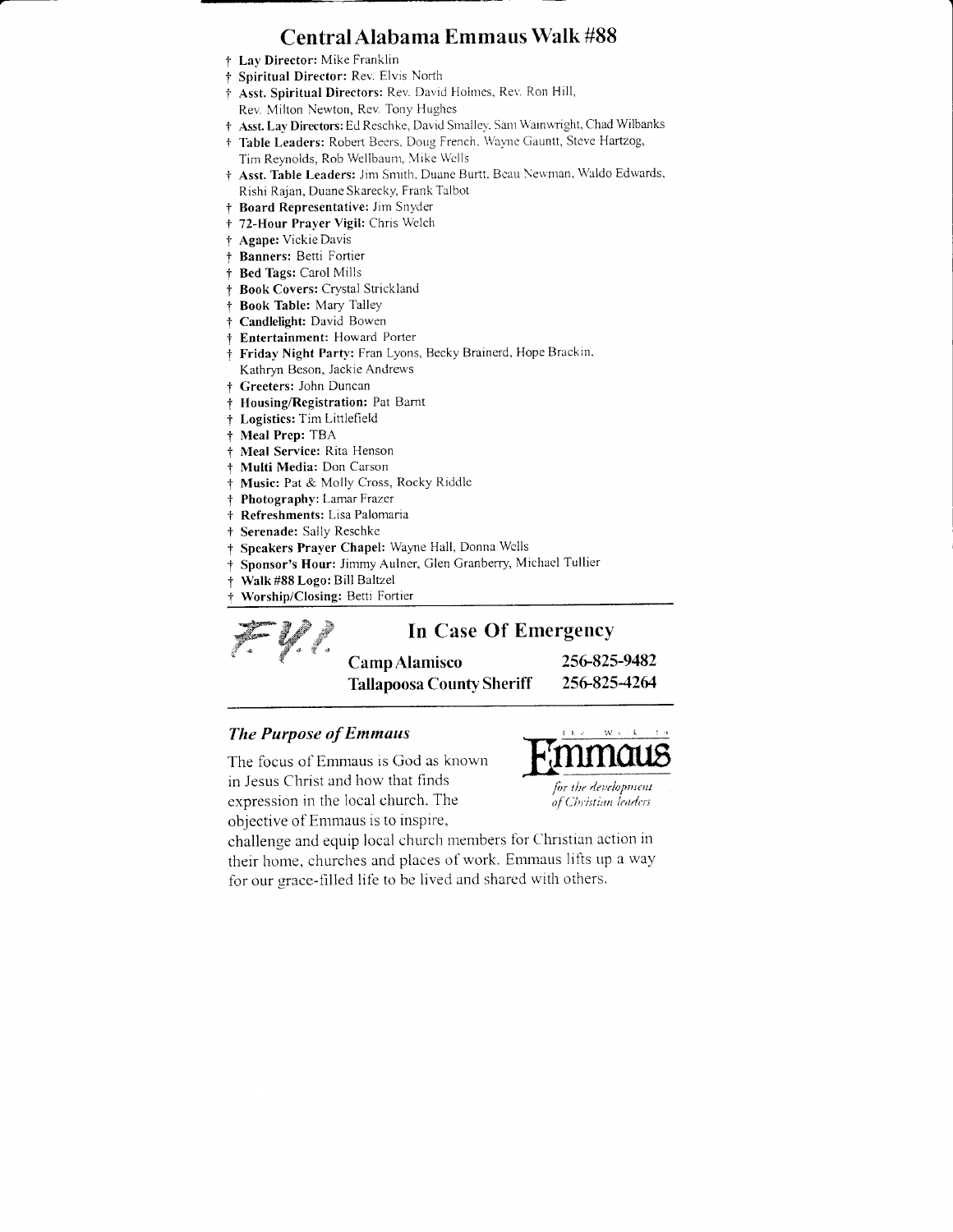# Walks #88 & #89 Schedule of Events

| Wednesday                 | 7 P.M. | Send Off    |
|---------------------------|--------|-------------|
| Friday                    | 7 P.M. | Candlelight |
| Saturday                  | 7 A.M. | Serenade    |
| Saturday                  | 4 P.M. | Closing     |
| AGAPE NEEDS: 72 EACH ITEM |        |             |

# Central Alabama Emmaus Walk #89

- † Lay Director: Debbie Smalley
- † Spiritual Director: Rev. Charles Cummings
- † Asst. Spiritual Directors: Robin Huffman, Steve Spining, Tom Benz, Glen Pugh
- † Asst. Lay Directors: Katie Basden, Jennifer Chambliss, Beth Hughes, Jackie Waters
- † Table Leaders: Hope Butler, Melanie Fields, Jean Hammonds, Martha Smith, Betsy Windle, Miranda Wilson, Veronica Chesnut
- † Asst. Table Leaders: Sharon Irish, Jackie Marsh, Leah Mcadows, Judy Osborne, Jean Rummer, Christine Wellbaum, Donna Wells
- † Board Representative: Sarah Mingledorf
- † 72-Hour Prayer Vigil: Angie Jacobs, Beth Kisor
- † Agape: Romana Hill, Cathy Skarecky
- + 4th Day Speaker: Danny Tankersley
- † Banners: Matt White
- † Bed Tags: Sue Pavelec
- † Book Bags: Jackie Marsh
- † Book Covers: Kelly Aulner
- † Book Table: Mary Perry, Wylene Kennington
- † Candlelight: Michelle Jackson
- † Entertainment: Florence McArthur, Donna Goodwin
- † Friday Night Party: Rebecca Baird
- † Greeters: John Reese
- † Housing/Registration: Vikki Davis
- † Logistics: Mike Wells
- † Meal Prep: Preston Masters, Harry Gill
- † Meal Service: Sherry Watkins, Rita Henson
- † Media: Sharon Wilbanks
- † Music: Tim Chambliss, Kraig Smith
- † Photography: Lamar Frazer
- † Refreshments: Rene' Richard, Rita Henson
- † Registration: Angela Draper
- Serenade: Amy Smith, Amy & Brock Hill
- † Speakers Prayer Chapel: David Smalley, Gary Waters, Linda Tigney
- Sponsor's Hour: Sandra Many, Mary Mowery  $\ddagger$
- † Worship: Fred Cargill

### **Walk #89 Scripture Verse**

"For we have this hope as an anchor for the soul, firm and secure.'

Hebrews 6:19